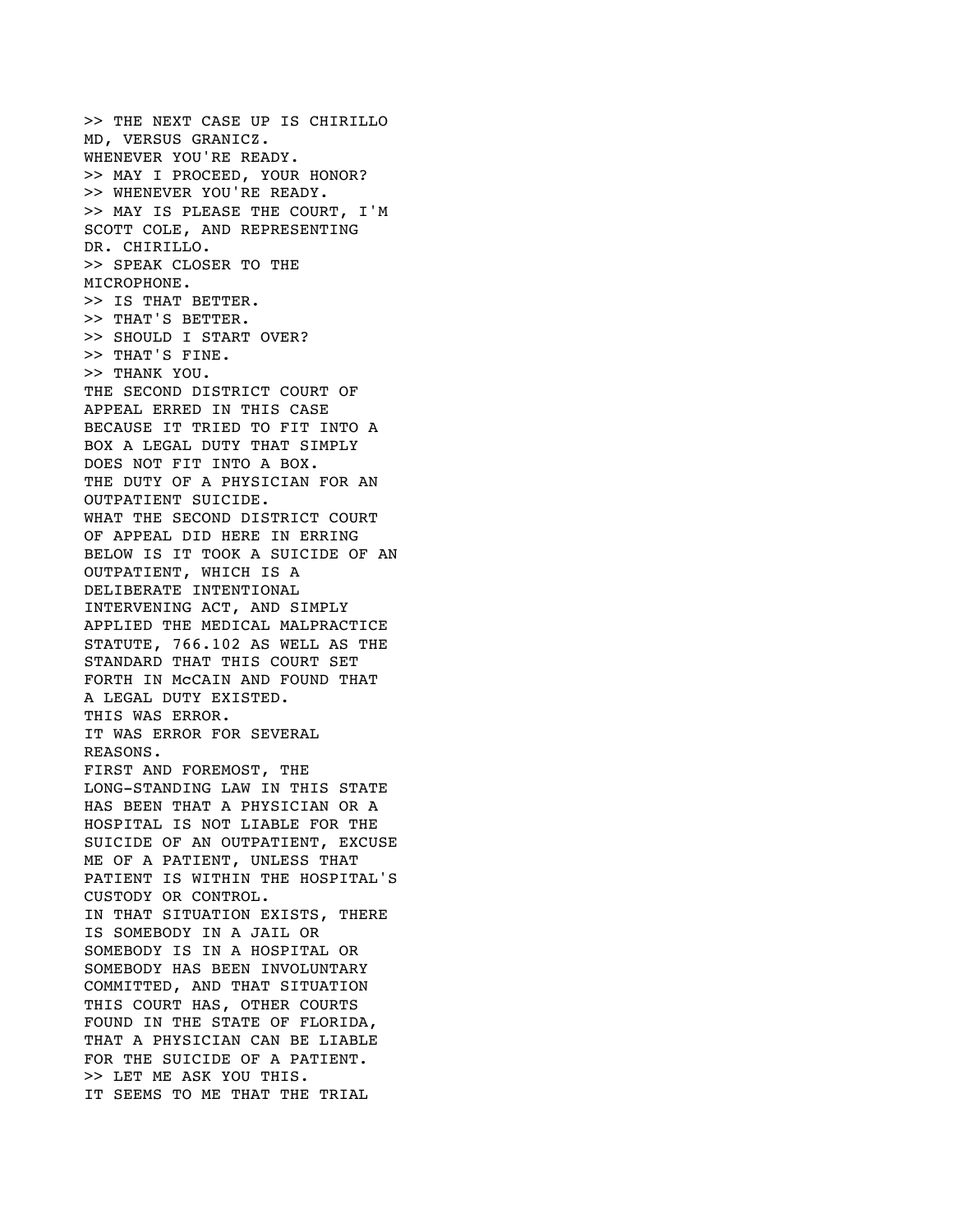JUDGE, AND CORRECT ME WHEN I GO OFF HERE, BUT THE TRIAL JUDGE DECIDED THIS CASE BY SAYING EXACTLY WHAT YOU JUST SAID. THERE WAS NO DUTY ON THE PART OF THE PHYSICIAN OF, TO PREVENT SUICIDE OF OUTPATIENT. THAT IS WHAT THE TRIAL JUDGE SAID, RIGHT? >> BUT WHEN YOU LOOK AT THE COMPLAINT THAT WAS FILED HERE, THAT IS NOT, AS I READ IT, THE DUTY AND THE BREACH THAT WAS PLED. I THOUGHT THE PLEADING SAID BASICALLY THAT HE BREACHED A DUTY THAT A PHYSICIAN SHOULD HAVE UNDER, UNDER THESE CIRCUMSTANCES. IT WAS NOT TO PREVENT THE SUICIDE. SO, HOW DID THE TRIAL JUDGE GET TO THAT BEING THE DUTY? >> JUSTICE QUINCE, YOU ARE CORRECT IN SETTING FORTH WHAT OCCURRED HERE. THAT IS EXACTLY WHAT WAS PLED. THE TRIAL JUDGE GOT THERE BECAUSE THE TRIAL JUDGE DID CORRECT ANALYSIS. AS THIS COURT SAID IN McCAIN YOU NEED TO LOOK AT FACTS TO DETERMINE THE DUTY. WHAT THE COURT DID, THE TRIAL JUDGE DID, IS LOOK AT WHAT THE ULTIMATE FACTS WERE WHAT EVENTUALLY HAPPENED AND WHAT THIS COURT DID AND OTHER COURTS FOUND SUICIDE IS UNIQUE CIRCUMSTANCE. YOU NEED TO GO BEYOND THE SPECIFIC INJURY DELINEAGES IN McCAIN. >> I DON'T UNDERSTAND WHY THE SUICIDE ISN'T A PART OF THE OTHER ASPECTS OF NEGLIGENCE? IT SEEMS TO ME, THAT THE DUTY HERE, AND WAS, THAT THE DUTY ANY PHYSICIAN WOULD HAVE TO A PATIENT UNDER THE CIRCUMSTANCES OF THE PATIENT CALLING IN, SAYING THAT THE MEDICATION WASN'T WORKING AND, WHATEVER. AND THEN YOU GET TO THE SUICIDE PART OF LATER BUT NOT AT THE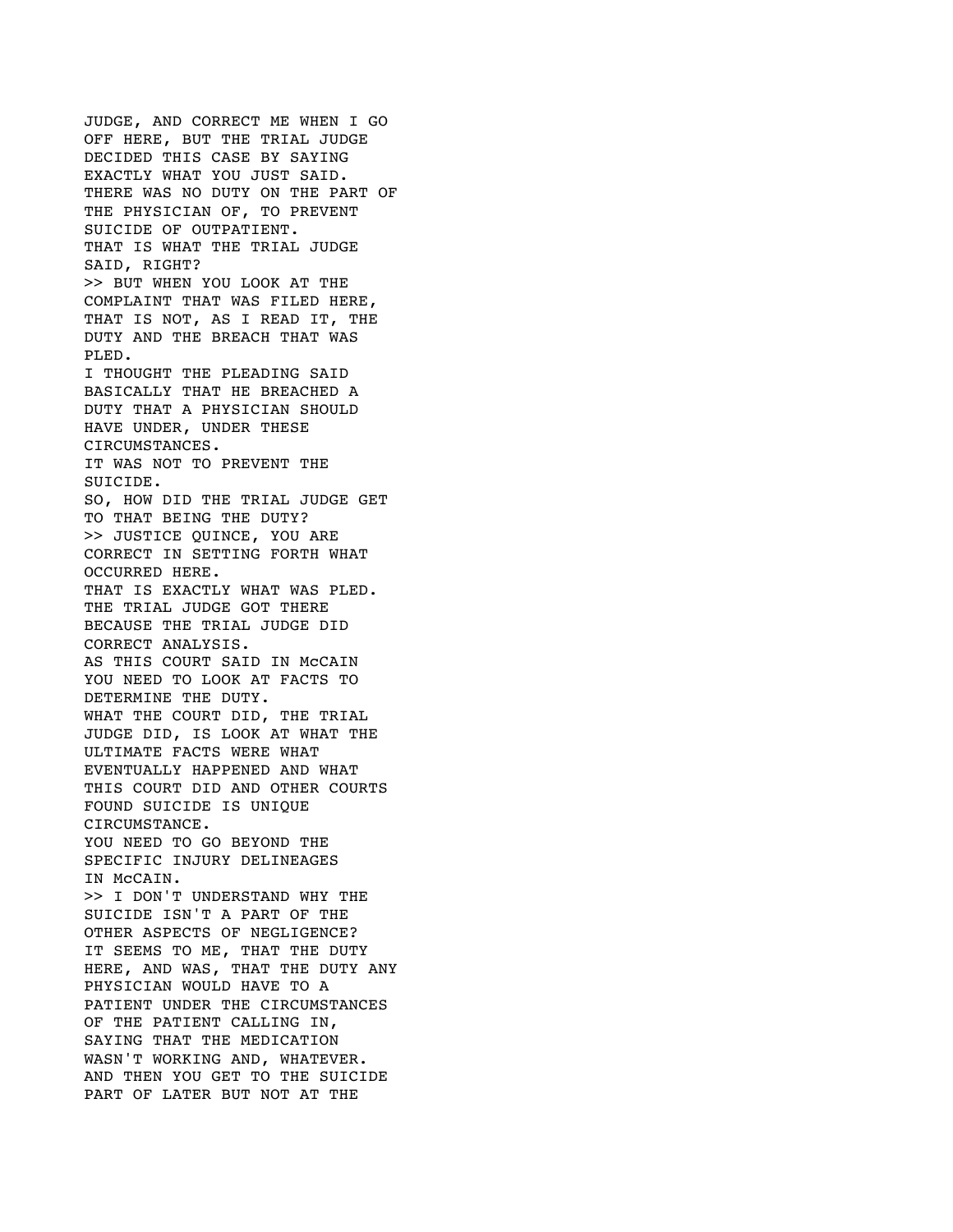DUTY PART OF IT. WHY ISN'T THAT MORE TO ME, AN EFFICIENT WAY OF DOING THIS CASE, INSTEAD OF JUMPING RIGHT TO THE SUICIDE? >> IT WOULD BE, JUSTICE QUINCE, I AGREE IT WOULD BE MORE EFFICIENT IN A STANDARD NEGLIGENCE CASE SUCH AS THE McCAIN CASE WE'RE ALL FAMILIAR WITH THE FACTS BUT NOT EFFICIENT IN A CASE SUCH AS THIS AS YOU SIDE IS UNIQUE. IT'S A DELIBERATE INTENTIONAL ACT THAT INTERVENES IN THE DUTY THAT A PHYSICIAN MAY OR MAY NOT HAVE. COURTS HAVE RECOGNIZED THAT. THE REASON FOR THAT BEING IS THE END RESULT. >> SO BECAUSE OF A PATIENT THAT COMMITS SUICIDE, WHICH DON'T EVER LOOK AT WHETHER THE GENERAL DUTY AND WHETHER THERE WAS A BREACH OF THAT DUTY? WE JUST LOOK AT THE FACT THERE WAS A SUICIDE AND THAT'S THE END OF THE INQUIRY? >> NO, IT'S A NOT. WHAT YOU LOOK AT FIRST OF ALL IS THE PATIENT WITHIN THE CUSTODY OR CONTROL OF THE PHYSICIAN. THAT'S WHAT THE COURTS HAVE FOUND. THAT THAT IS AN ACCEPTABLE DUTY IF A PATIENT COMMITS SUICIDE IN CUSTODY AND CONTROL-- >> LET'S LOOK AT OTHER CIRCUMSTANCES THAT WOULD NOT INVOLVE A SUICIDE. THE SAME TELEPHONE CALL IS MADE, BUT THE PATIENT ADVISES, I'M BLEEDING FROM MY NOSE, FROM MY EARS AND FROM MY MOUTH. AND THE DOCTOR GIVES WRONG INFORMATION AND PATIENT CALLS BACK. THE DOCTOR SAYS, OH, IT WILL STOP. THE PATIENT DIES. IS THERE A DUTY UNDER THOSE CIRCUMSTANCES TO DO ANYTHING. >> IT WOULD BE ASSUMING THERE IS EXPERT TESTIMONY. >> OTHER STUFF.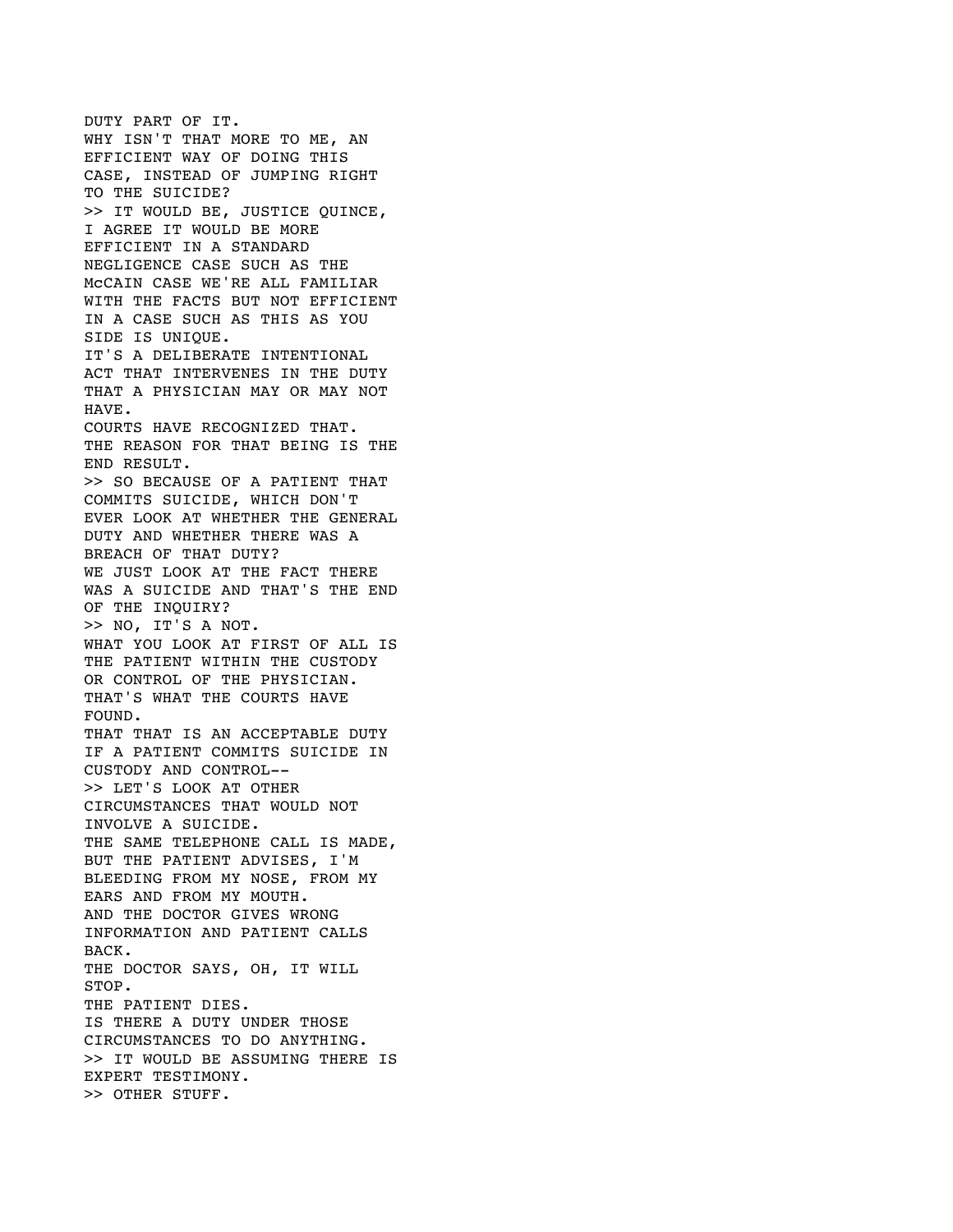WOULD BE DUTY ON CALL-IN. NOT NECESSARILY BEING IN THE PRESENCE OF A PHYSICIAN AND THAT THE INJURY IS, IS SOMETHING THAT IS OUT OF THE PRESENCE OF MEDICAL HELP. SO WE DO RECOGNIZE THAT. SO WHAT YOU'RE SAYING IS THAT SUICIDE IS NOT BECAUSE IT'S WITHIN THE PRESENCE OR NOT, IT IS JUST THAT IS NOT SOMETHING THAT IS EVER FORESEEABLE IS SEEMS LIKE WHAT YOU'RE SAYING? >> THAT IS EXACTLY WHAT I'M SAYING. >> BUT HAVEN'T WE OVER TIME COME TO UNDERSTAND MORE AND MORE ABOUT THE HUMAN MIND AND, GENERALLY ONE WOULD THINK THAT THERE IS, THE HUMAN, HUMAN RESPONSE TO SURVIVE, TO LIVE, BUT FOR SOME REASON, SUICIDE OVERWHELMS THAT WHATEVER IT IS, AND INDIVIDUALS TAKE STEPS THAT WOULD, I DON'T KNOW WHAT NORMAL IS ANYMORE BUT THAT WOULD BE NOT NORMAL? A SUICIDE WOULD NOT BE NORMAL, YOU WOULD AGREE WITH THAT? >> OF COURSE I WOULD. >> WHY IS IT THAT IS SUCH RESERVED AREA? I REALIZE IT IS INTENTIONAL BUT I REALIZE, I MEAN, A LOT OF THINGS, WE LOOK AT WE'RE UNDERSTANDING MORE AND MORE AS TIME GOES BY. AND WHAT IS THE POLICY? I MEAN IF, IF I CALL MY PHYSICIAN AND SAY I'M GOING TO KILL MYSELF BECAUSE I'M NOT GETTING BETTER, AND PHYSICIAN SAYS, TAKE A COUPLE ASPIRIN. CALL ME AFTER IT IS OVER, NO DUTY? >> NO, JUSTICE LEWIS. I WOULD STATE THAT IN THAT CASE THERE WOULD BE A DUTY FOR A COUPLE OF REASONS OF THE FIRST, THAT WE, WE SUBMIT TO THE COURT THAT THE DUTY SHOULD BE UNLESS THE PATIENT IS IN CUSTODY AND CONTROL. >> YOU AGREED THAT IS THE NOT CASE BECAUSE--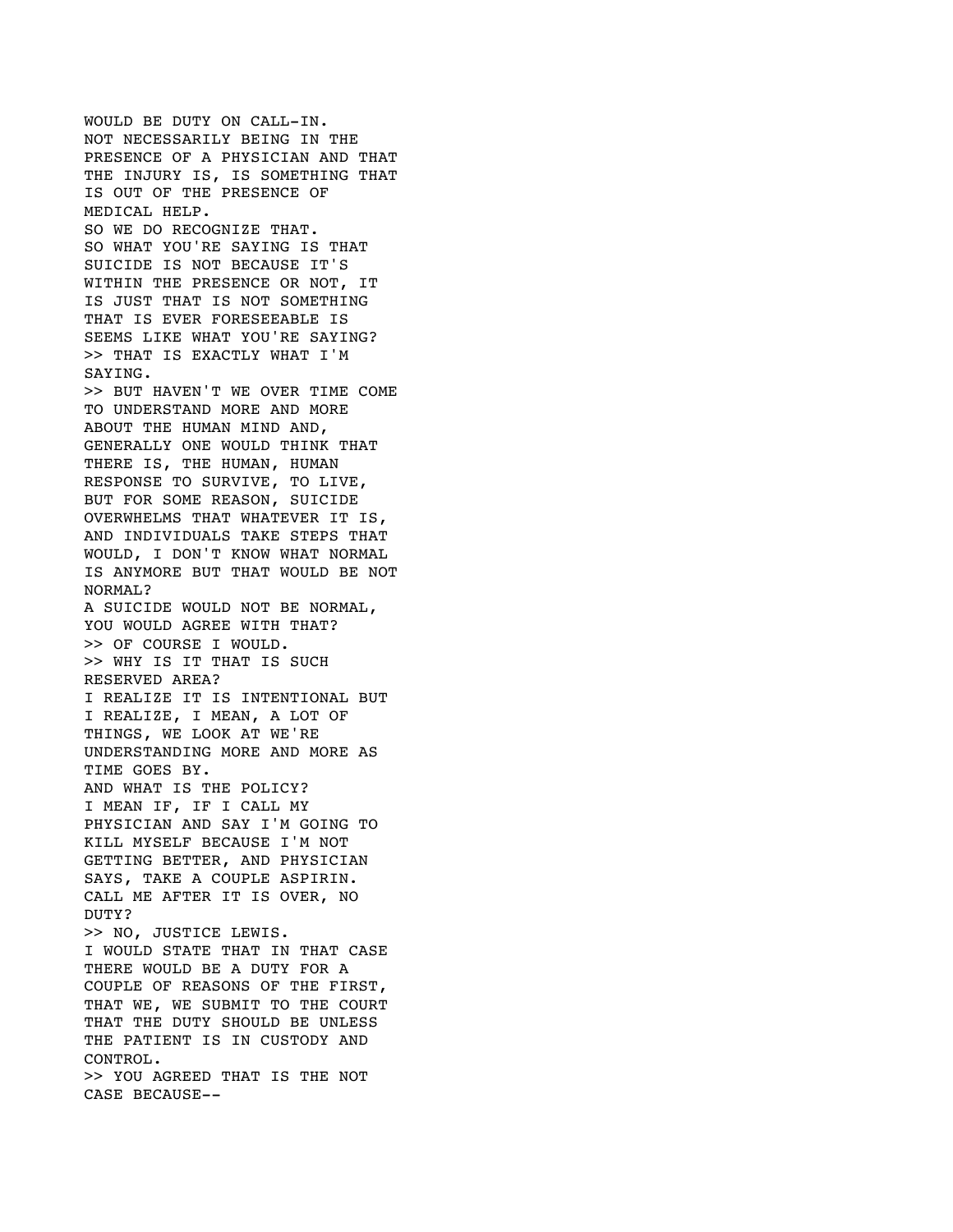>> HOW? >> BECAUSE YOU CAN HAVE DUTY WITHOUT BEING CUSTODY OR CONTROL. >> A MEDICAL DUTY. THIS IS FAILURE TO ACT DUTY, NOT A MEDICAL NEGLIGENCE DUTY. AND WHAT-- >> WHAT IS THE DIFFERENCE? >> WELL THE DIFFERENCE IS MISFEASANCE VERSUS NON-FEASANCE. >> IT IS MEDICAL NEGLIGENCE WHETHER IT IS MIS, OR NON? >> I WOULD NOT FOR SEVERAL REASONS. SUICIDE IS NOT FORESEEABLE. >> THAT DOESN'T GO TO MISFEASANCE OR NON-FEASANCE. IT MEANS I DO SOMETHING OR I DO NOT ACT. -- FEASANCE. THERE IS NOT DUTY TO ACT, NO DUTY TO AFFIRMATIVELY ACT IN THOSE SITUATION. >> WHAT STATEMENT?  $>> 315.$ >> THIRD RESTATEMENT. >> RESTATEMENT OF SECOND. I DON'T BELIEVE THEY ADOPTED IT YET IN THE THIRD. >> HERE IS, AS I AM LISTENING TO THIS, WE HAVE DUTY, FORSEEABILITY, INTERVENING CAUSE. I COULD SEE, IF THIS CASE GOES DOWN, EVEN IF HE TOLD HER, JUST GO TO THE FACTS, COME ON IN. I'M NOT GOING TO PRESCRIBE LEXAPRO BEFORE I SEE YOU. SHE COMMITS SUICIDE THE NEXT DAY, THAT THAT IS, NO THE MARE WHAT SOMEBODY DID IN THE EXERCISE OF ALL CARE, HOW, YOU KNOW, YOU MAY HAVE A SITUATION WHERE THERE IS NO FORESEEABILITY, YOU HAVE DONE EVERYTHING YOU CAN. -- FORESEEABILITY. IF YOU TOOK THE SITUATION WHERE THEY PRESCRIBED LEXAPRO AND A MONTH LATER, SHE COMMITS SUICIDE AND, ACCORDING TO THEIR EXPERTS, LEXAPRO OR COMING OFF OF EFFEXOR QUICKLY ARE ALL CONTRIBUTING CAUSES TO SOMEONE COMMITTING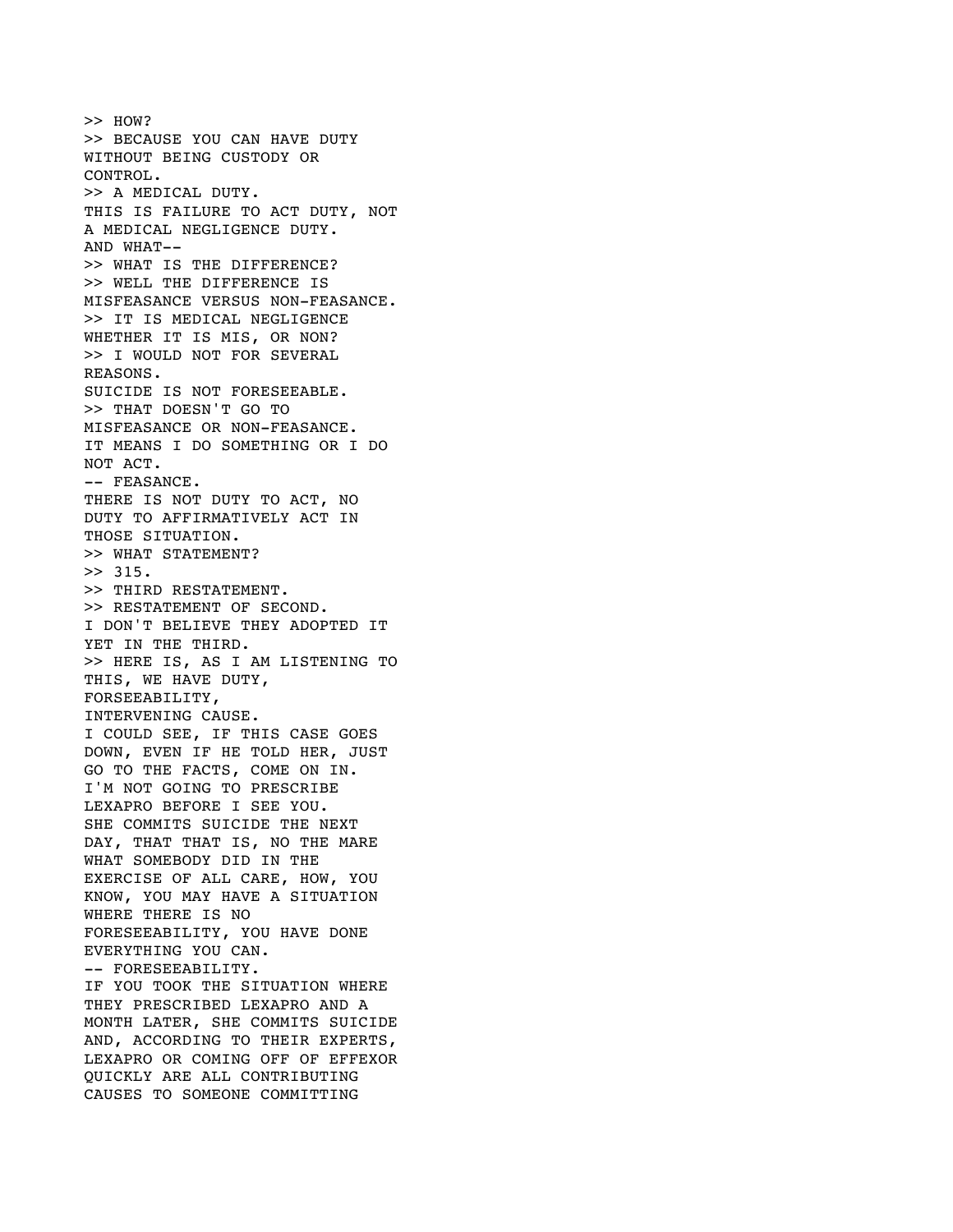SUICIDE. TO PUT SOMEBODY ON AN ANTIDEPRESSANT AND THEN THEY COME OFF IT AND THEN RECOMMEND ANOTHER ONE, AND TELL THEM TO TAKE IT WITHOUT SEEING THEM, HOW DO YOU SAY-- THE SIDE-EFFECTS CAN BE YOU SIDE. SO-- SUICIDE. HOW CAN THAT THE NO BE GENERAL DUTY OF CARE WHEN A GENERAL PHYSICIAN IS PRESCRIBING ANTIDEPRESSANTS WITH KNOWN SIDE-EFFECTS? AGAIN I'M AGREEING ON ONE HAND THERE MAY BE A SITUATION WHERE THE, THE NEXT DAY, NO MATTER WHAT SOMEONE DID SUICIDE WAS STILL GOING TO OCCUR BUT I'M NOT BUYING YOUR ARGUMENT THAT SUICIDE WOULD ALWAYS BE A INDEPENDENT INTERVENING CAUSE THAT WOULD TAKE, WOULD BREAK ANY DUTY OR THAT IT IS NOT FORESEEABLE. SO CAN YOU, SEE IF YOU CAN MAYBE AGAIN WITH THAT PARADIGM TELL ME WHY, WHETHER IT IS THIS CASE THAT FITS INTO, THAT THERE IS NO DUTY? IT IS NOT FORESEEABLE? OR THAT, IT HAPPENED THE DAY AFTER SO IT WOULDN'T HAVE MATTERED WHAT THE DOCTOR DID? >> JUSTICE PARIENTE I WOULD AGREE TO YOU. I THINK FIRST AND FOREMOST, I DON'T WANT TO REPEAT MYSELF BECAUSE I WANT TO GET CLEAR THE COURT BECAUSE I DON'T THINK I ANSWERED JUSTICE LEWIS'S QUESTION. IT HAS ALWAYS BEEN UNLESS THERE IS CUSTODY THERE IS NO DUTY TO PREVENT A SUICIDE HOWEVER THERE IS EXCEPTION TO THAT SOME OF THE COURTS FOUND, THE RAFERMAN COURT AND KELLY COURT IN THE THIRD DISTRICT UNLESS SOMEONE SHOWS SUICIDAL TENDENCIES THAT IS THE EXCEPTION. TO ANSWER YOUR QUESTION, JUSTICE LEWIS AND I BELIEVE YOURS, JUSTICE PARIENTE, IF SOMEONE SHOWED SUICIDE TENDENCIES WE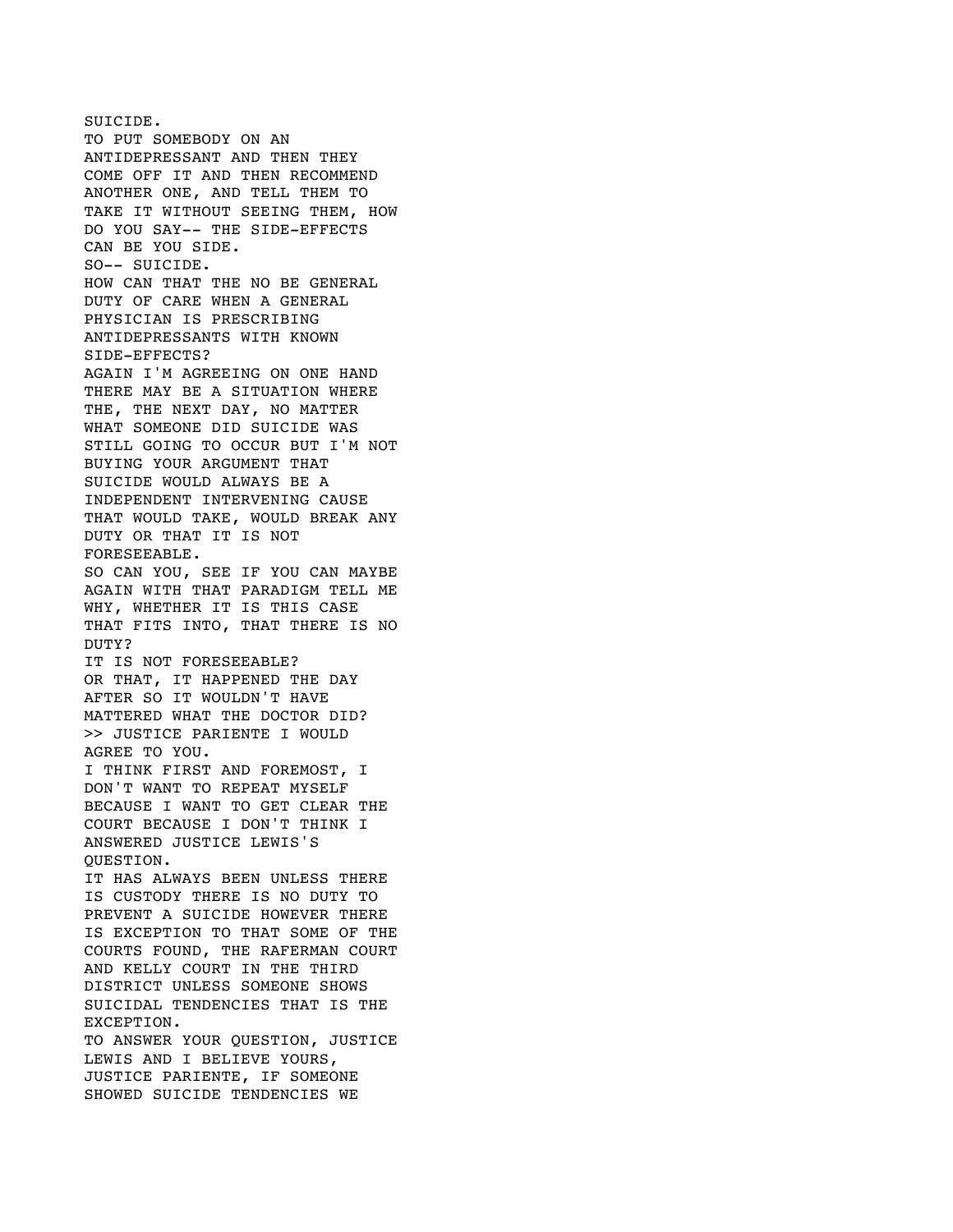AGREE A DUTY MAY ATTACH HERE. THERE WAS NEVER AN INDICATION NOT ONLY IN CASE, NOT ONE POINT IN THIS TIME OF THIS LADY'S TREATMENT, MRS. GRANICZ THERE WAS NEVER SUICIDAL TENDENCIES. NEVER WAS IN MY CLIENT UP UNTIL 2005 SHE WAS TAKING PROZAC AND NEVER WAS THREE YEARS PLY CLIENT WAS TREATING HER, AND NEVER IN CRITICAL TWO OR THREE DAYS PRIOR TO HER SUICIDE. THAT IS SIGNIFICANT BECAUSE THERE WAS NEVER AN INDICATION THAT THIS PATIENT HAD ANYTHING OTHER THAN DISTRESS AND SUM ISSUES. NOW-- STOMACH ISSUES. GETTING BACK TO YOUR QUESTION, JUSTICE LEWIS, I HAVE STOMACH ISSUES, DOCTOR SAYS, TAKE TWO ASPIRINS, HAVE A NICE DAY, AND PATIENT DIES OF ULCER I WOULD AGREE THAT IS MEDICAL NEGLIGENCE. OF THE IT IS NOT MEDICAL NEGLIGENCE IN THIS SITUATION WHERE THERE IS INTERVENING ACT OF SUICIDE. >> IN THIS CASE THE PHONE CALL WAS MADE. THE DOCTOR THEN PRESCRIBED A MEDICATION THAT I THOUGHT THE RECORD INDICATES ONE OF THE SIDE-EFFECTS MIGHT HAVE BEEN SUICIDE. AND SO WHY ISN'T IT, UNDER THE CIRCUMSTANCES OF THIS CASE, WHY SHOULDN'T THE DOCTOR HAVE BROUGHT HER IN BEFORE HAVING PRESCRIBED SUCH A MEDICATION, TO SOMEONE WHO IS ALREADY INDICATED ON THE PHONE THEY WERE HAVING PROBLEMS WITH THE OTHER MEDICATION? >> WELL, JUSTICE QUINCE, HERE'S WHAT WAS, I THINK IT IS CRUCIAL TO UNDERSTAND THE FACTS OF WHAT OCCURRED HERE. SHE SAID SHE STOPPED TAKING THE OTHER MEDICATION BECAUSE SHE THOUGHT IT WAS AFFECTING HER. >> EXACTLY. >> SHE DIDN'T SAY IT WAS AFFECTING HER MIND.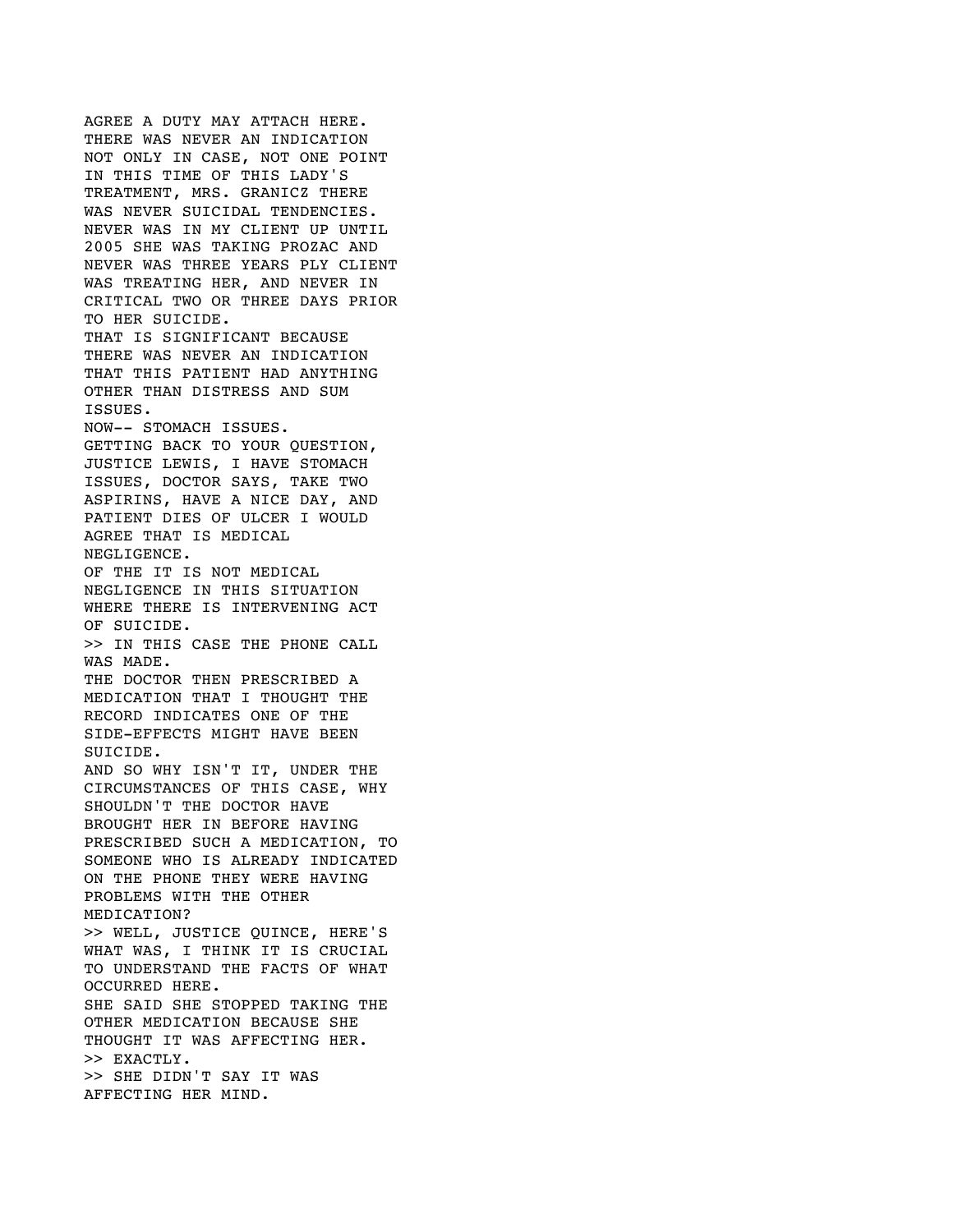SHE DIDN'T SAY SHE HAD SUICIDAL IDEATIONS OR SHE HAD DEPRESSION OR DEPRESSION WAS INCREASING. SHE SAID I HAVE PAIN IN MY ESOPHAGUS. SHE SAID SHE WAS HAVING TROUBLE SLEEPING AND GETTING WEEPY. THAT IS WHAT SHE SAID TO HER DAUGHTER TWO DAYS BEFORE THE SUICIDE. >> SHE SAID MORE THAN THAT SHE SAID SHE WASN'T FEELING, FIRST OF ALL THE RECOGNITION SHE JUST WENT OFF OF EFFEXOR JUST COLD TURKEY AND THEN THE ASSISTANT, SHE TOLD THE ASSISTANT, SHE HADN'T FELT RIGHT. SHE WAS UNDER MENTAL STRAIN AND CRYING EASILY. SHE WAS NOT SLEEPING WELL AND TAKING MORE SLEEPING PILLS. AND SO, THAT DOES NOT, INDICATE SOME STOMACH PAINS. THOSE ARE SOME, THEN HE LOOKS AT THIS. INSTEAD OF SAYING GET HER IN RIGHT AWAY, I CAN'T BELIEVE SHE JUST COLD-TURKEYED OFF OF EFFEXOR, GOES, HAVE HER COME AND GET SOME SAMPLES OF LEXAPRO. >> AND THE, THAT IS, THAT IS CORRECT BUT THE PROBLEM HERE IS THAT YOU'RE DEALING WITH WHAT THE COURTS HAVE FOUND IS A PENULTIMATE GRAY AREA, THE HUMAN MIND. THERE IS NO-- IN FACT THEIR OWN EXPERT SAID THERE IS NO FORESEEABILITY THAT SHE WOULD HAVE COMMITTED SUICIDE. YOU'RE DEALING WITH NOW INFERENCE UPON INFERENCE UPON INFERENCE UPON INFERENCE. WHAT YOU HAVE HERE, WELL, YOU HE SHOULD HAVE BROUGHT HER IN. AND THEN LET'S ASSUME-- >> BUT THE ISSUE WE HAVE HERE IS THE ISSUE OF DUTY. >> YES, SIR. >> ISN'T THAT CORRECT? >> YES, JUSTICE. >> AND THE CONNECTION, THESE OTHER THINGS, THIS CAN ALL, THIS HAS GOT A LIFE BEYOND THIS,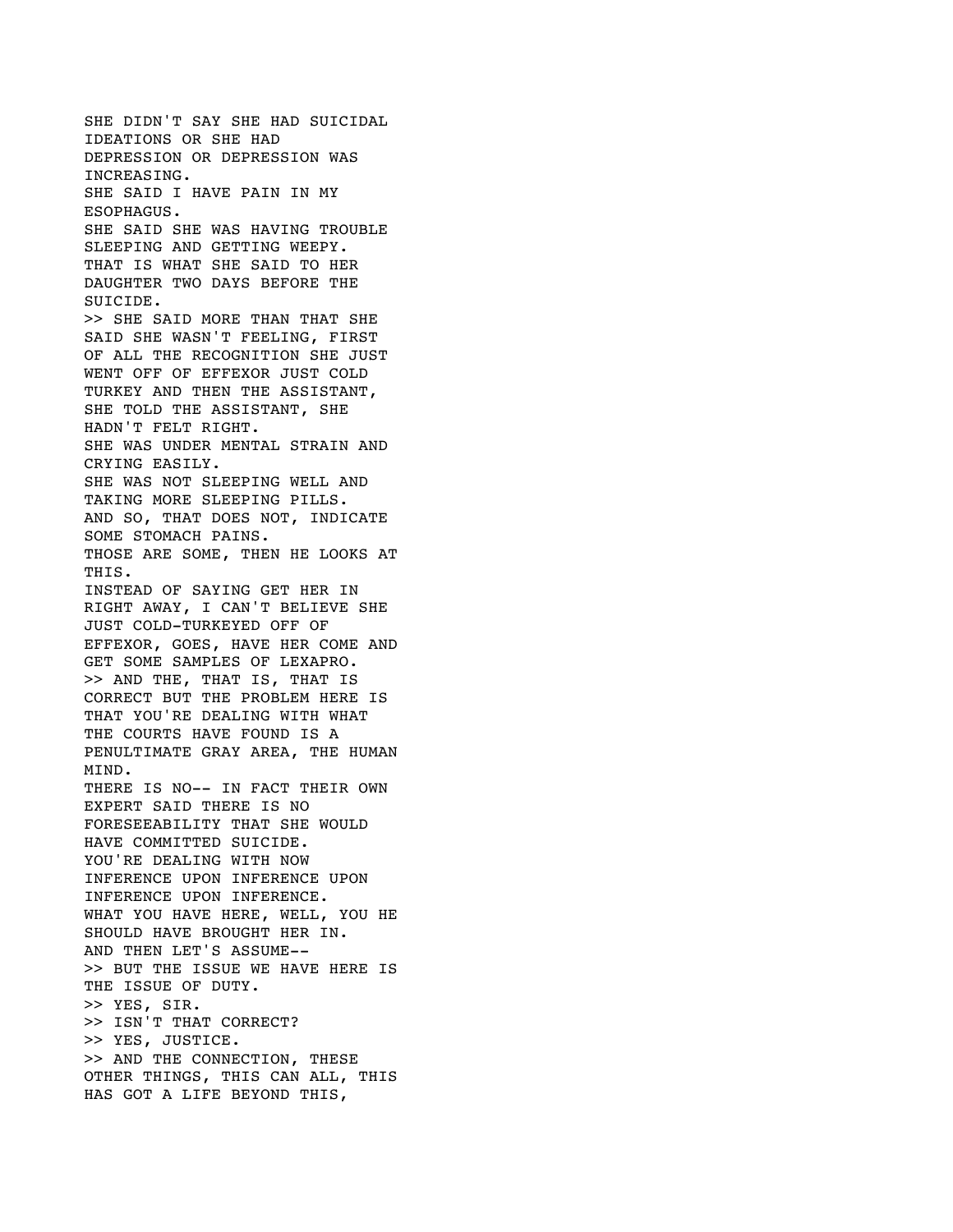AND SOME OF THE POINTS YOU'RE MAKING MAY HAVE SOME FORCE IN A DIFFERENT CONTEXT THAT THEY, EVEN IF THEY'RE NOT SUCCESSFUL HERE. BUT LET ME ASK YOU ABOUT THIS. WHAT ABOUT SECTION 766.102 OF THE FLORIDA STATUTES? NOW WHEN IT TALKS ABOUT THE PREVAILING PROFESSIONAL STANDARD OF CARE FOR A PARTICULAR HEALTH CARE PROVIDER, ISN'T IT TALKING ABOUT THE DUTY OF THE HEALTH CARE PROVIDER? >> IT IS, YES, SIR. >> SO WHY ISN'T THIS, THIS STATUTE, A PROBLEM FOR THE POSITION YOU'RE TAKING? I MEAN, AND, I THAT BUT LET ME ELABORATE ON IT. AREN'T YOU ESSENTIALLY ASKING US TO KIND OF CARVE OUT AN EXCEPTION TO WHAT THE LEGISLATURE HAS SAID HERE IN THIS STATUTE? NOW YOU MAY HAVE GOOD ARGUMENTS FOR THAT AND, MIGHT EVEN BE ARGUMENT I FIND QUITE PERSUASIVE BUT THIS IS A DIFFERENT QUESTION OF WHETHER, AS A MATTER OF THE POLICY IS ONE QUESTION BUT WHETHER WE SHOULD, OURSELVES, TAKE IT UPON OURSELVES TO CARVE OUT EXCEPTION TO WHAT THE LEGISLATURE HAS SAID HERE IS A DIFFERENT QUESTION. SO ADDRESS THAT, IF YOU WOULD. >> THANK YOU, JUSTICE CANADY. THE LEGISLATURE SAID THAT A PHYSICIAN SHOULD ACT IN ACCORDANCE WITH THE PREVAILING PROFESSIONAL STANDARDS AND THE PREVAILING PROFESSIONAL STANDARDS IN MEDICAL NEGLIGENCE CASES LIKE JUSTICE LEWIS POINTED OUT ARE WELL-SETTLED AND I WOULD AGREE WITH JUSTICE LEWIS THAT'S A SITUATION WHERE A DOCTOR SHOULD DO MORE. IN THIS SITUATION YOU'RE TALKING ABOUT THE HUMAN MIND WHICH, AS THE COURTS HAVE FOUND THROUGHOUT THE UNITED STATES THAT IS SOMETHING THAT CAN NOT BE

OKAY?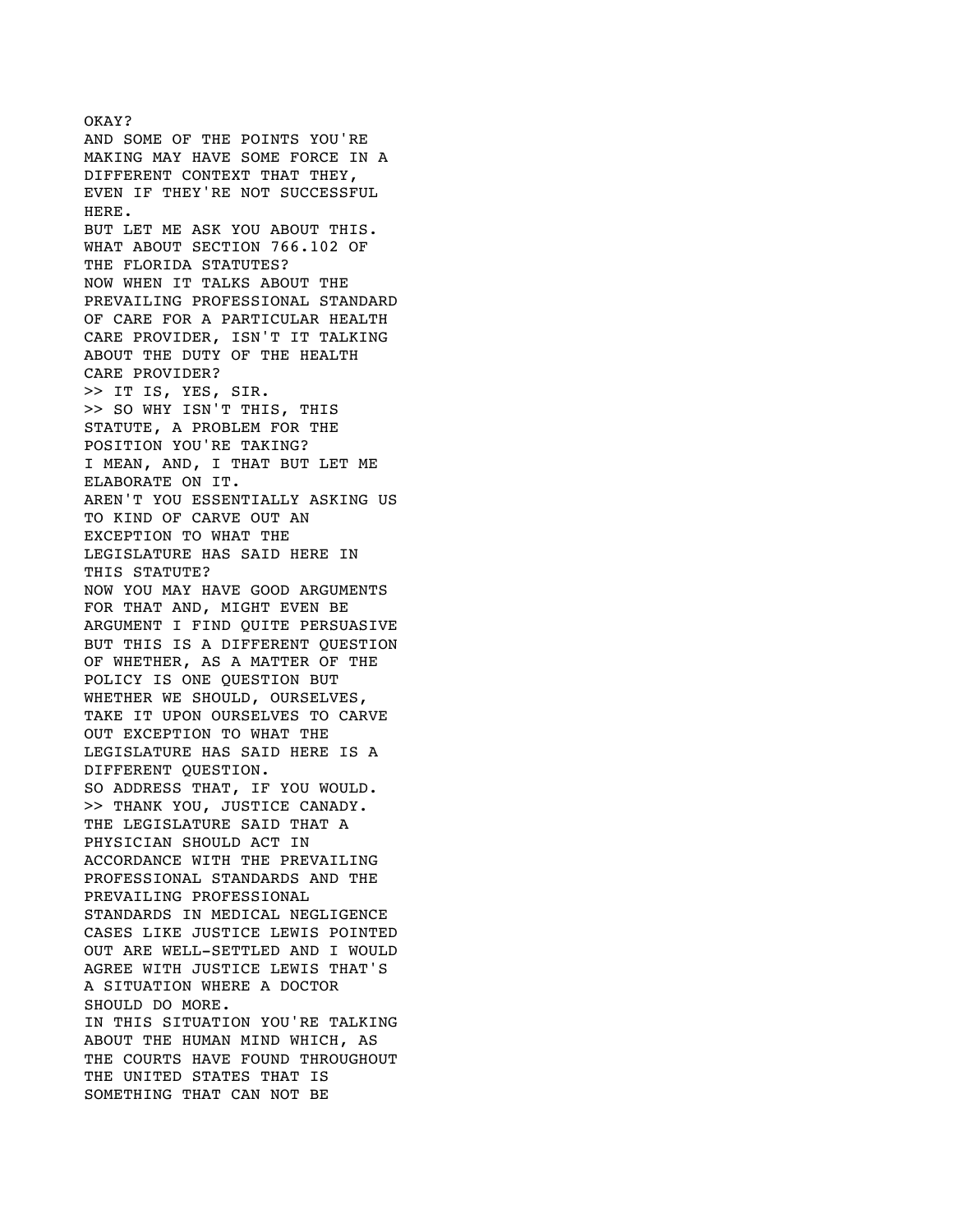PREDICTED. A PHYSICIAN COULD HAVE SEEN THIS, AND YOU'RE ALSO TALKING ABOUT THE LIMITATIONS OF PSYCHOLOGICAL TREATMENT AND PSYCHIATRIC TREATMENT ON AN OUTPATIENT BASIS. THEY DON'T HAVE THE OPPORTUNITY TO SEE THE PATIENT AROUND THE CLOCK. THEY DON'T HAVE THE OPPORTUNITY TO THE MONITOR THE PATIENT. THAT PATIENT COULD BE NO MORE HAVING STOMACH ISSUES THAT COULD BE SOLVED BY LEXAPRO THAN A VISIT TO GASTROENTEROLOGIST. >> WHETHER YOU COUCH IT IN TERMS OF A STATUTE OR COMMON LAW STRAIGHT, STRAIGHT UP COMMON LAW DUTY, SEEMS TO ME OVER HISTORY, WHAT PHYSICIANS OR MEDICINE, MEDICINE MAY HAVE KNOWN IN THE 1920s IS CERTAINLY NOT WHAT MEDICINE HAS COME TO KNOW NOW IN THE 21st CENTURY. AND WE LEAVE IT, DO WE NOT LEAVE IT TO THE PROFESSIONALS TO DEFINE WHAT THAT PROFESSIONAL PREVAILING PROFESSIONAL STANDARD IS? THE COURT DOESN'T SET THAT WITHOUT REFERENCE TO EVIDENCE FROM AN EXPERT, RIGHT? I MEAN, THAT IS WHERE IT COMES FROM. >> YES, IT DOES. >> AND IF THE EXPERT SAYS, WELL WE DIDN'T EVEN KNOW ABOUT, YOU KNOW, THIS DEPRESSIVE CONDITION BACK IN THE 1920s. WE DIDN'T KNOW ABOUT MEDICATIONS. HOW GIVING IT, WITHDRAWING IT MAKES A DIFFERENCE. WHY, ARE WE STUCK WITH THAT HARD AND FAST PRINCIPLE THAT I RECOGNIZE WE'VE BEEN DEALING WITH WHY ARE WE ABSOLUTELY WEDDED OR COMMITTED TO THAT WHEN KNOWLEDGE IN THE WORLD CHANGES WITH REGARD TO HUMAN EXPERIENCE? >> I AGREE WITH YOU, JUSTICE LEWIS, THE WORLD DOES CHANGE AND THE SIGNIFICANCE HERE IS THAT IN THIS PARTICULAR CASE THIS WAS A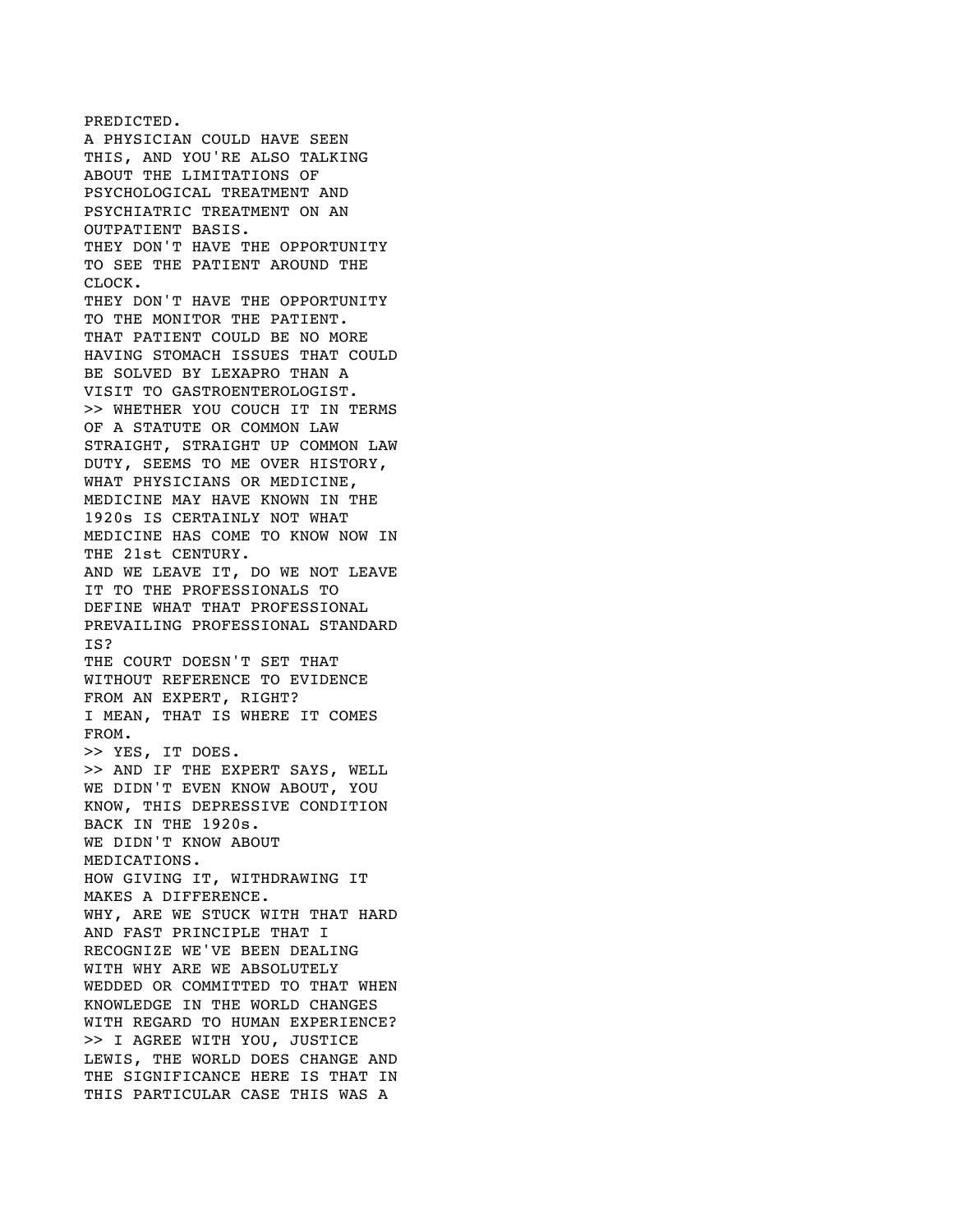SUICIDE. THIS WASN'T A STANDARD MEDICAL NEGLIGENCE CASE. UNDER THE McCAIN STANDARD IT WAS VERY EASY TO PREDICT WHAT THE ZONE OF RISK WOULD BE. IT WAS-- >> I'M SAYING, ARE WE SAYING THAT SCIENTIFICALLY WE HAVE NOT ADVANCED FROM THE 1920s UNTIL THE 21st CENTURY IN PREDICTING OR UNDERSTANDING THE PRECIPITATING EVENTS TO A SUICIDE? >> WE ABSOLUTELY HAVE ADVANCED. THAT WAS SET FORTH IN THE PADDOCK CASE BUT WE HAVE NOT ADVANCED TO EXTENT NECESSARY TO IMPOSE DUTY WHEN NOT FORESEEABLE. >> OKAY. >> WHAT THE PLAINTIFF OR RESPONDENT IS ASKING THIS COURT TO DO TO FIND FORESEEABILITY EXISTS IN THE McCAIN ZONE OF RISK FOR FORESEEABILITY FOR SOMETHING THAT IS SIMPLY NOT FORESEEABLE. IT IS EASY IN A CASE LIKE McCAIN OR ITS PROGENY TO SAY THAT IS A FORESEEABLE ZONE OF RISK. UNDER SUICIDE SITUATION YOU ABSOLUTELY CAN NOT SAY THAT BECAUSE IT IS NOT FORESEEABLE ESPECIALLY IN CASE LIKE THIS WHERE NOT ONE TIME IN THIS LADY'S LIFETIME HAD SHE EVER INDICATED SHE WAS GOING TO COMMIT SUICIDE. NEVER ONCE DID SHE EXPRESS THAT. YOU'RE PUTTING INCREDIBLE BURDEN ON OUTPATIENT PSYCHIATRIC AND MENTAL HEALTH TREATMENT IF YOU STATE AND YOU HOLD THIS CASE TO THE SAME STANDARDS AS MCCAIN OR AS SIMPLE AS I MENTIONED WHEN I FIRST STARTED PUTTING IT IN A BOX. HERE IS MEDICAL NEGLIGENCE, HERE IS THE ALLEGATIONS OF THE COMPLAINT. HERE IS 766. HERE IS McCAIN OF THE THAT'S THE END OF IT.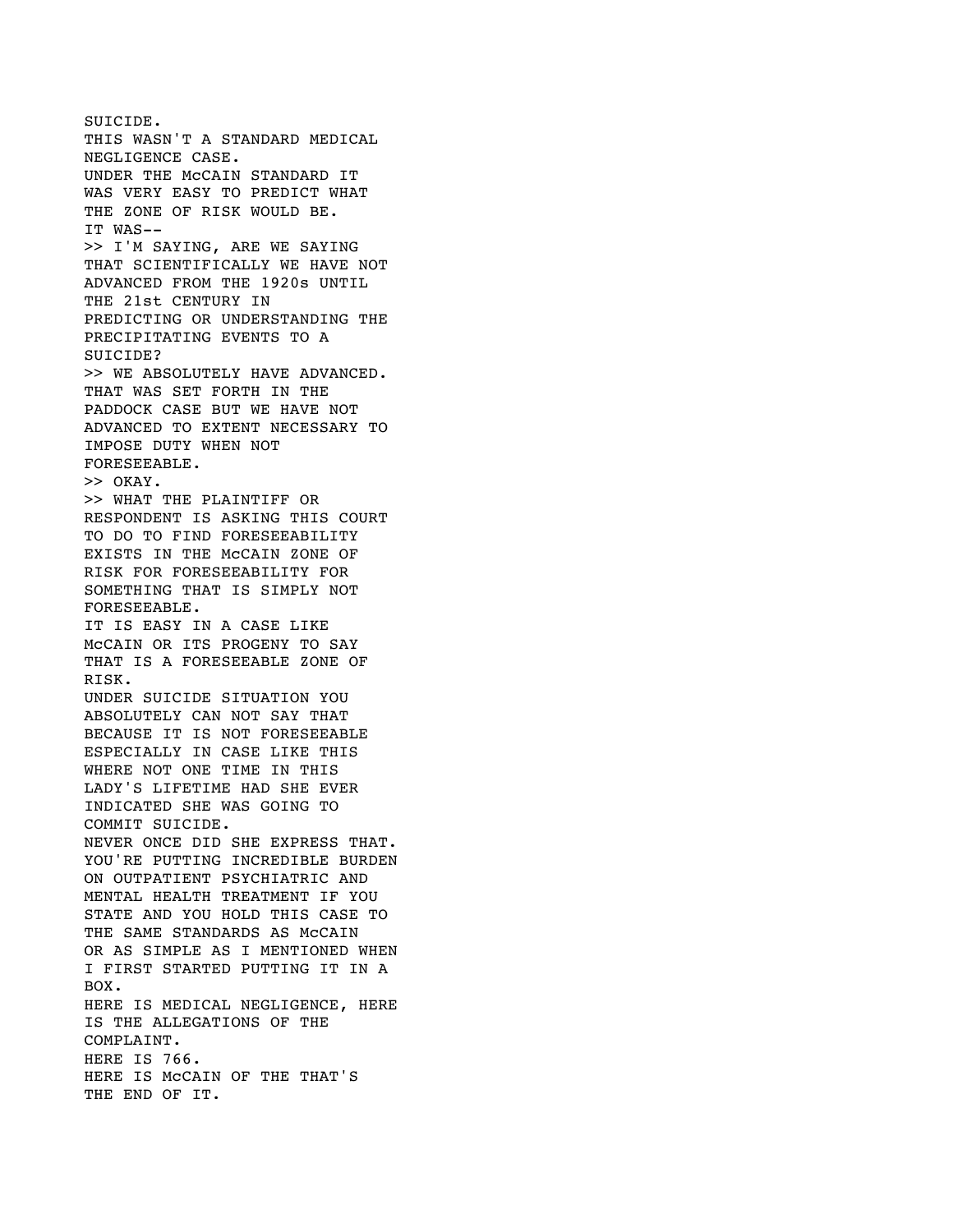YOU CAN'T PUT THE LID ON THE BOX IN THIS TYPE OF A CASE. IT IS UNIQUE. THERE IS POLICY CONSIDERATIONS. THERE IS ECONOMIC CONSIDERATIONS AND THERE IS SOCIAL CONSIDERATIONS. AND THAT'S WHY-- >> YOU'RE INTO REBUTTAL. >> THANK YOU, CHIEF JUSTICE. I HAVE WILL SIT DOWN. THANK YOU. >> MAY IT PLEASE THE COURT. JIM TILGHMAN WITH ME. GARY FOX REPRESENTING ROBERT GRANICZ. I'D LIKE TO DITCH MY ORDER A LITTLE BIT AND PICK UP ON THE POINTS THAT JUSTICE CANADY AND LEWIS WERE MAKING, KIND OF PRACTICAL, EQUITABLE SIDE OF THIS THING BEFORE WE GO BACK TO THE LAW WHICH TO ME IS VERY CLEAR BUT, THERE ARE A COUPLE OF THINGS GOING ON HERE. AND ONE PROGRESS OF TIME THAT HAS BEEN MENTIONED HERE. WHEN THE COURTS FIRST STARTED DEALING WITH SUICIDE, IT WAS A DIFFERENT MEDICAL BALL GAME THAN IT IS NOW. FRANKLY ALTHOUGH I LOVED JUSTICE JORGE BEGAN SIN FROM THE THIRD DISTRICT, I GET A LITTLE TIRED OF READING HIS DISSENT FROM 40 YEARS AGO HOW COURTS CAN'T DEAL WITH SUICIDE. IT IS ALMOST EMBARRASSING WE'RE OPERATING IN THAT OLD SPECTRUM. SO, BUT BIGGER POINT IS WHO IS TO TELL US IT IS UNPREDICTABLE OR TOO VAGUE FOR A COURT TO DEAL WITH? IT IS NOT ME. IT IS NOT MR. COLE. IT IS THE DOCTORS. ONLY THEY CAN TELL US HOW FAR MEDICINE HAS COME, WHAT IS A REASONABLE STANDARD, WHAT DOES IT MEAN THAT SHE DIDN'T MENTION THAT SHE HAD SUICIDAL IDEATION. IS THAT IMPORTANT? HOW IMPORTANT WAS IT? WAS THERE ANY CHANCE IF DR. CHIRILLO DONE WHAT HE HAD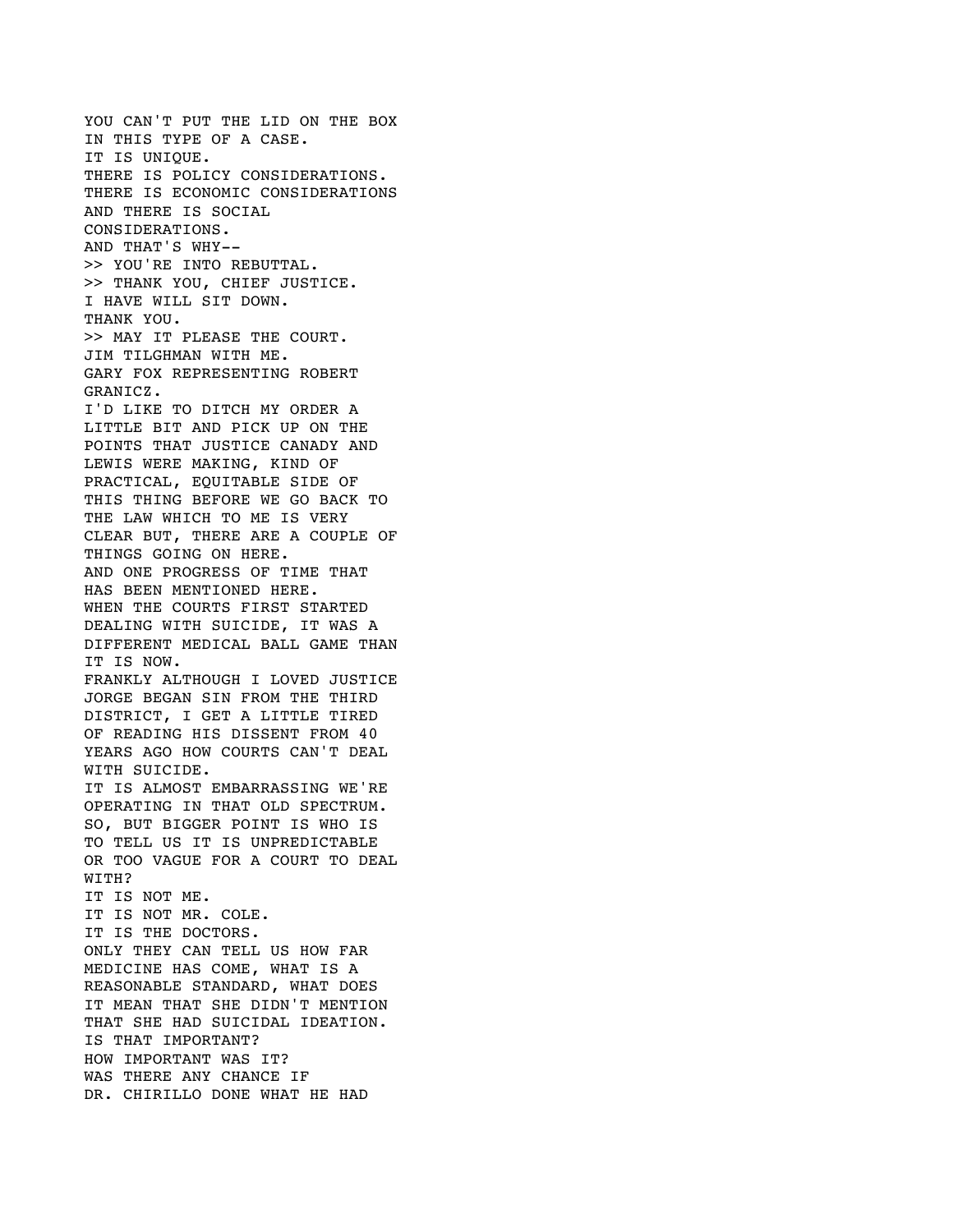SUPPOSED TO IT WOULD HAVE MADE A DIFFERENCE? WAS IT MORE LIKELY THAN NOT COULD HAVE SAVED HER? THAT IS WHAT THE CASE IS ABOUT LATER AND THAT'S ALL MEDICAL JUDGMENTS, WE, NONE OF US HERE ARE QUALIFIED TO MAKE. SO I THINK THAT'S A HUGE CONFUSION GOING ON HERE, WHICH SEGUES US INTO, WE'RE ALLOWING US TO CONFUSE HOW THE LEGAL SYSTEM WORKS. ALL THOSE THINGS ARE GOING TO HAPPEN IN THIS CASE, EVERYONE OF THEM. >> LET ME ASK YOU. THIS CASE WAS DECIDED ON MOTION FOR SUMMARY JUDGMENT, RIGHT? >> YES. >> STANDARD IN A MOTION FOR SUMMARY JUDGMENT IS THAT THERE ARE NO DISPUTED FACTS AND THAT DISPUTED FACTS HERE WOULD SHOW THERE IS NO DUTY, RIGHT? >> YES. >> SO, BUT, THE QUESTION THEN BECOMES, WHAT IS THE DUTY WE'RE TALKING ABOUT? >> YEAH. >> SEEMS TO ME YOUR OPPONENT IS SAYING THERE IS NO DUTY TO PREVENT SUICIDE. I MIGHT AGREE WITH THAT BUT WHAT IS THE DUTY-- >> I MIGHT TOO. >> THE DUTY ALLEGED HERE AND THAT THERE IS A DISPUTED FACT ABOUT? >> WHEN THEY MOVED FOR SUMMARY JUDGMENT, THEY MOVED ON THE DUTY ISSUE. WHICH IS A FAVORITE THING FOR SUMMARY JUDGMENT BECAUSE YOU DECIDE THAT AS A MATTER OF LAW, NOT AS A MATTER OF DISPUTE. BUT, THEY MOVED FOR SUMMARY JUDGMENT ON DUTY BASED ON A LACK OF FORESEEABILITY AND STARTED CITING DEPOSITIONS. SO THE FACTS ABOUT FORESEEABILITY SEEPED IN. WE FILED OUR EXPERT'S DEPOSITION. SO YOU HAD THAT MIX THERE.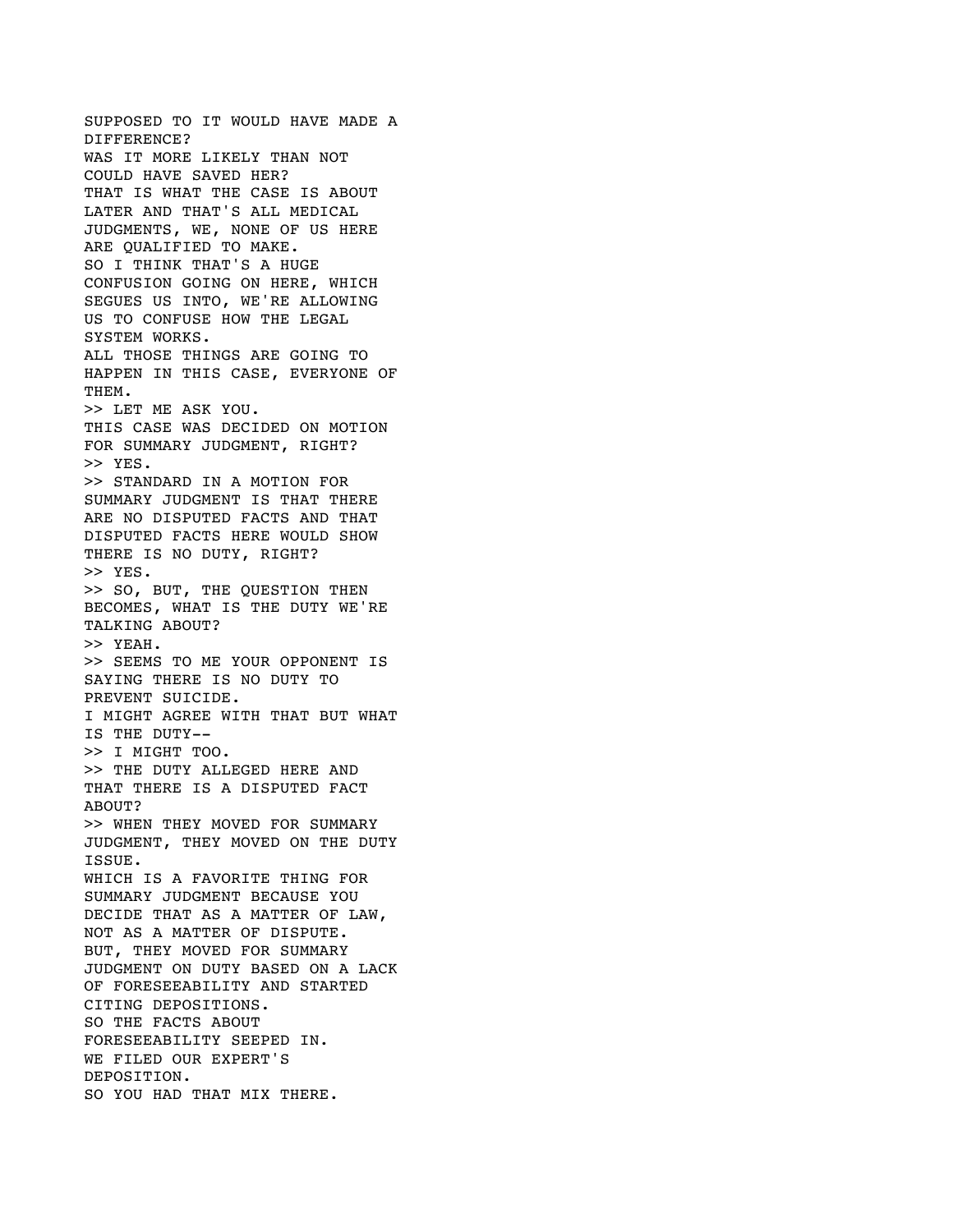BUT YOU HAVE TO SEPARATE THE TWO. WHAT IS THE DUTY? WHICH IS WHAT THE SECOND DISTRICT WENT OFF ON. THE DUTY-- LOOK, AS THIS COURT SAID IN McCAIN, DUTY CAN COME FROM FOUR DIFFERENT PLACES. IT CAN COME FROM YOUR STATUS, FROM A STATUTE, FROM CASE LAW, OR FROM THE HARDCORE TORT ANALYSIS WHICH IS WHAT THE COURT REITERATED, WENT OVER IN McCAIN. WELL THE FIRST THREE ARE DESIGNED FOR SITUATIONS THAT RECUR A LOT. A STATUTE THAT COVERS NUMBER OF CASES AND LORD KNOWS, DOCTOR-PATIENT RELATIONSHIPS HAPPEN ALL THE TIME. WE HAVE A STATUTE THAT SAYS THERE IS DUTY TO TREAT ACCORDING TO THE STANDARD OF CARE. WE HAVE A RASH OF CASE LAW THAT SAYING DOCTORS HAVE A DUTY TO TREAT THEIR PATIENTS ACCORDING TO STANDARD OF CARE. IF THEY DIDN'T HAVE ANY OF THAT AND STARTED FROM SCRATCH WITH THE McCAIN ANALYSIS WE WOULD END UP THE EXACT SAME PLACE BECAUSE IT IS CERTAINLY FORESEEABLE THAT THE DOCTOR'S FAILURE TO DO WHAT HE IS SUPPOSED TO DO WITH HIS PATIENT CREATE AS GENERAL RISK ZONE OF HARM. THERE IS NO MAGIC THERE. SAME THING IS TRUE IF YOU'RE TREATING DEPRESSION. DOES A DOCTOR KNOW ONE OF THE RISKS THAT, BROAD ZONE OF RISK BEING CREATED IS SUICIDE? YEAH. YOU HAVE TO BE IN A CLOSET NOT TO KNOW THAT. DR. CHIRILLO DIDN'T DISPUTE THAT NO MATTER HOW YOU LOOK AT IT, HOW YOU COME AT IT, THERE IS A DUTY. WE DON'T GET TO THE NEXT STEP UNTIL TRIAL. EVEN THOUGH THE SECOND DISTRICT TALKED ABOUT IT AND WE ALL DID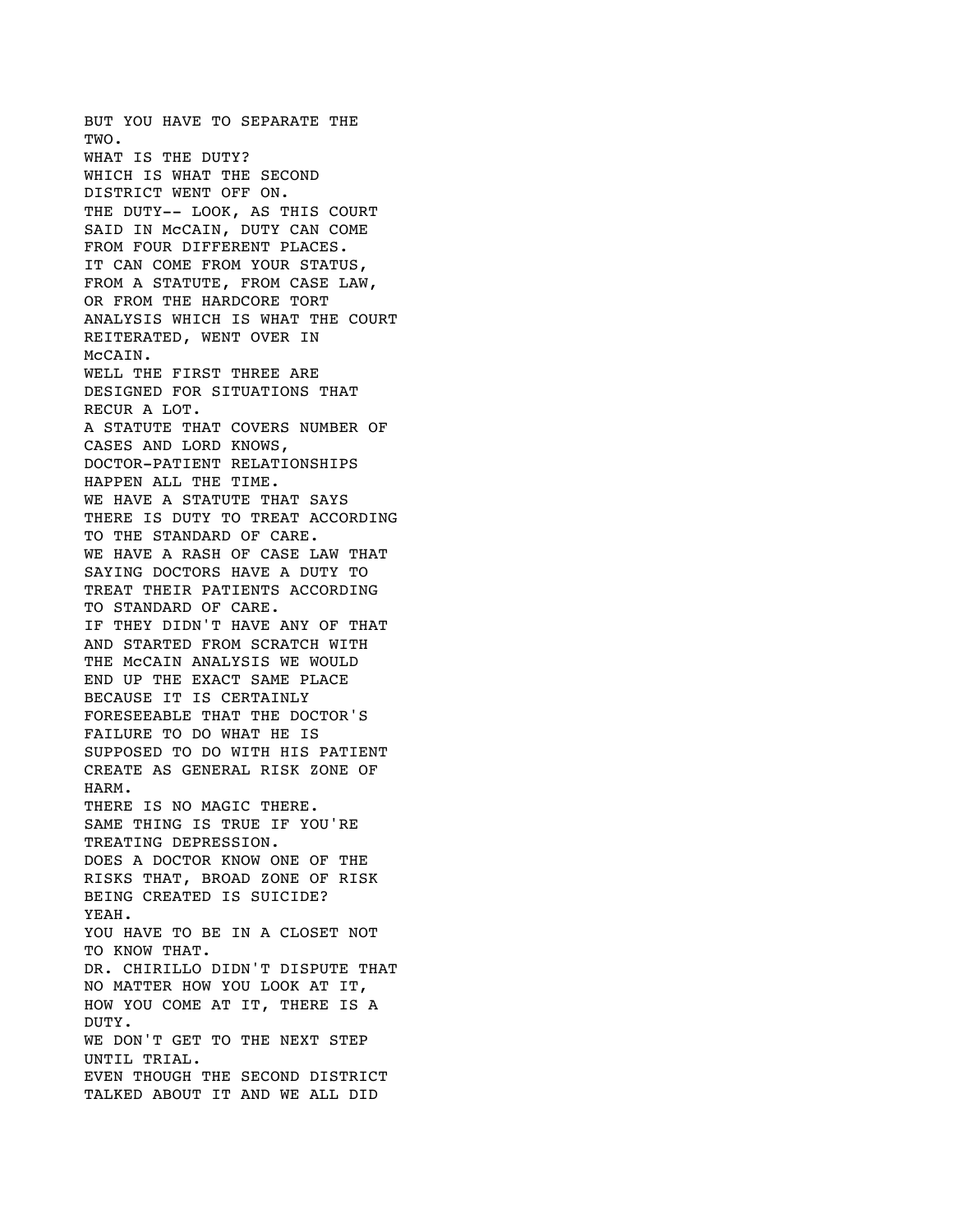IN THE TRIAL TOO BECAUSE EVERYBODY THREW THEIR EVIDENCE IN BUT THE VERY NEXT LEVEL, AS THIS COURT DISCUSSED IT ON THE VERY NEXT LEVEL WELL, THE STATUTE SAYS, THE DUTY OF A DOCTOR IS DEFINED BY THE PREVAILING STANDARD OF CARE. IT SAYS IT BETTER THAN THAT BUT THAT WHAT'S IT IS SAYING. THIS COURT IN PATE, WELL WE'RE RECOGNIZE DUTY IF THE DOCTORS SAYS THE GENERAL DUTY, THE DOCTOR HAD DUTY TO DO THIS SPECIFIC THING IN THIS SCENARIO. BOTTOM LINE, VERY NEXT STEP YOU LOOK TO THE DOCTORS WHAT IS THE DUTY OF DUE CARE IN THIS SITUATION? WHAT IS THE PREVAILING STANDARD OF CARE? IF WE WERE BEING 100% ACCURATE-- >> WAS THAT DISPUTED FACTS ABOUT WHAT IS THAT PREVAILING STANDARD OF CARE? >> THAT'S RIGHT. AND WHEN YOU CROSS THAT LINE THAT I JUST CROSSED SAYING OKAY, WE HAVE TO ASK THE DOCTORS WHAT THIS GENERAL DUTY MEANS IN THIS SITUATION, TAKE WHAT HE LIKES. WHAT DOES IT MEAN THAT SHE DIDN'T HAVE TENDENCIES. >> IS THAT A QUESTION OF LAW OR A QUESTION OF FACT IN THIS CONTEXT? >> WHICH ONE, I'M SORRY? >> WELL, THE DUTY QUESTION? >> THE BASE DUTY TO TREAT IN ACCORDANCE WITH THE PREVAILING STANDARD OF CARE IS A QUESTION OF LAW. >> OKAY. NOW HERE'S WHERE DEFENSE SAYS, IN THE CONTEXT OF A NONCUSTODIAL PATIENT, UNDER CIRCUMSTANCES OF AN ULTIMATE SUICIDE, THE BASIC LAW GENERAL LAW, NOT WHAT DOCTORS SAY IT IS OR NOT BUT THE GENERAL LAW IS, THERE IS NO DUTY TO PROTECT FROM SUICIDE. THAT IS HOW HE STARTED OFF. THAT IS HOW HE SAT DOWN. >> OKAY.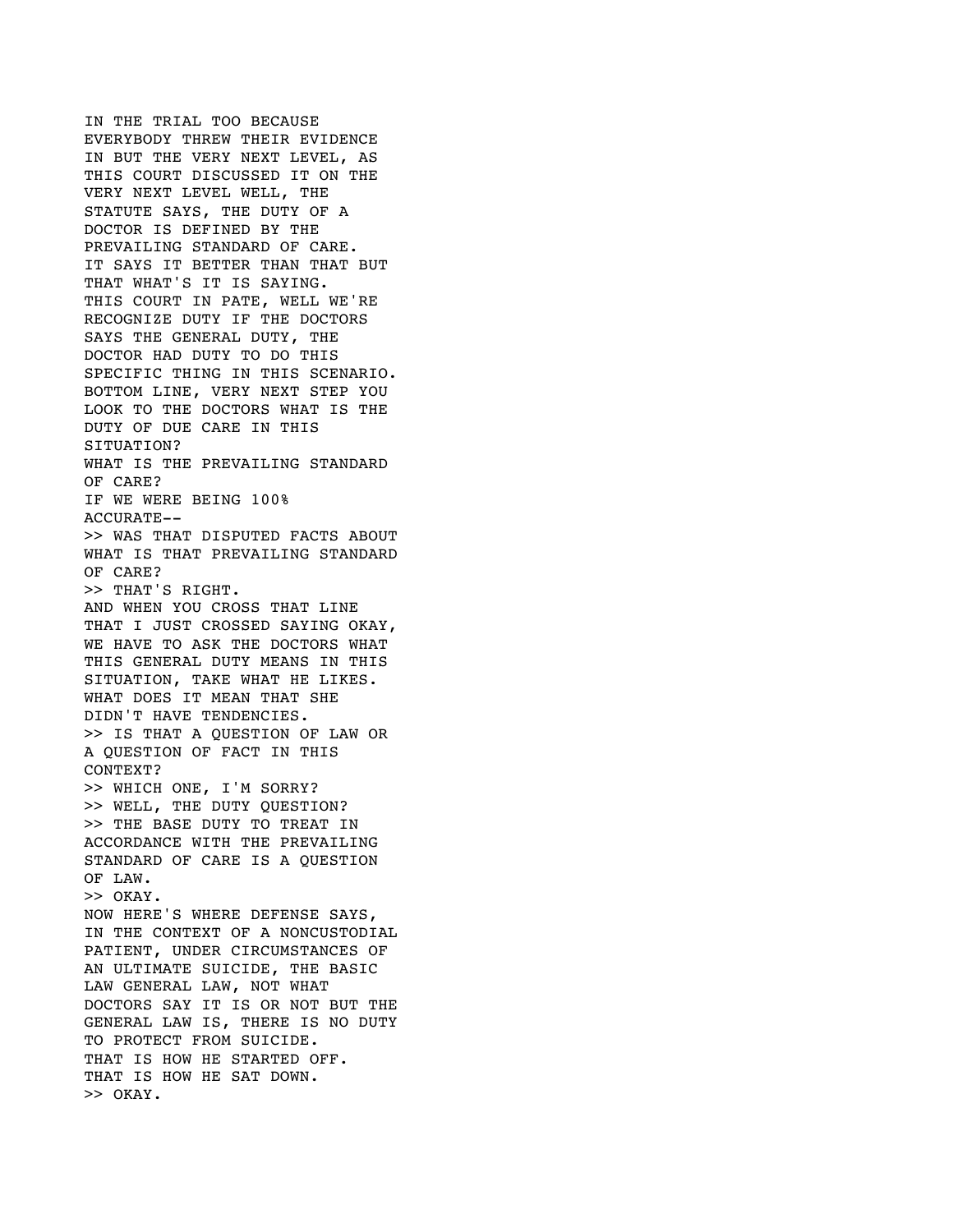$SO - -$ >> IT'S A DIFFERENT, HE IS SAYING THIS ASK A DIFFERENT CATEGORY. IT HAS BEEN RECOGNIZED BY THE LAW FOR, I MEAN LONGER THAN WE'VE BEEN DOING THIS. >> HE IS LOOKING AT A DIFFERENT KIND OF SUICIDE CASE THAN WE HAVE HERE. >> OKAY. >> THAT'S WHAT'S GOING ON. IF YOU CROSS FROM THE QUESTION OF, DID THE DOCTOR HAVE A DUTY TO TREAT JACQUELINE GRANICZ ACCORDING TO THE STANDARD OF CARE INTO THE REALM OF, DID HE HAVE TO COMMIT HER OR DID HE HAVE TO INSTITUTIONALIZE HER OR TAKE HER INTO CUSTODY OR HAVE HER HUSBAND TAKE HER INTO CUSTODY OR CONTROL OR SUPERVISION, YOU JUST CROSSED A THRESHOLD FROM MISFEASANCE TO NONFEASANCE. >> BUT IT IS STILL A DUTY. >> BUT THEN HE GETS TO BE RIGHT BECAUSE AT THAT POINT THE LAW SAYS TO HAVE THAT DUTY YOU NEED A SPECIAL RELATIONSHIP, AND YOU NEED VARIOUS OTHER THINGS. IT IS A HARDER, AND YOU GET TO LOOK AT SPECIFIC FORESEEABILITY FOR THE SUICIDE. THAT IS WHERE, HE DECIDES GETTING CONCEPTS OF PUTTING THEM IN THERE. SO, YES, THOSE CASES EXIST AND, THIS CASE DOESN'T CHANGE THAT. THIS IS A, YOU'VE GOT TO TREAT YOUR PATIENT ACCORDING TO STANDARD OF CARE. NOT, THAT YOU HAVE TO BAKER ACT THEM OR GOT TO DO ANY OF THAT. THAT CASE LAW IS OUT THERE AND THIS CASE DOESN'T CHANGE THAT. AND IN FACT, THE THREE FAVORITE CASES THEY LIKE ON THAT, PADDOCK, GARCIA AND LAWLOR, ALL ACTUALLY SUPPORT US IN THIS SENSE. THEY END UP BEING DECIDED ON THE NONFEASANCE KIND OF DUTY THAT YOU HAVE TO LOCK THEM UP OR COMMIT THEM OR WHATEVER.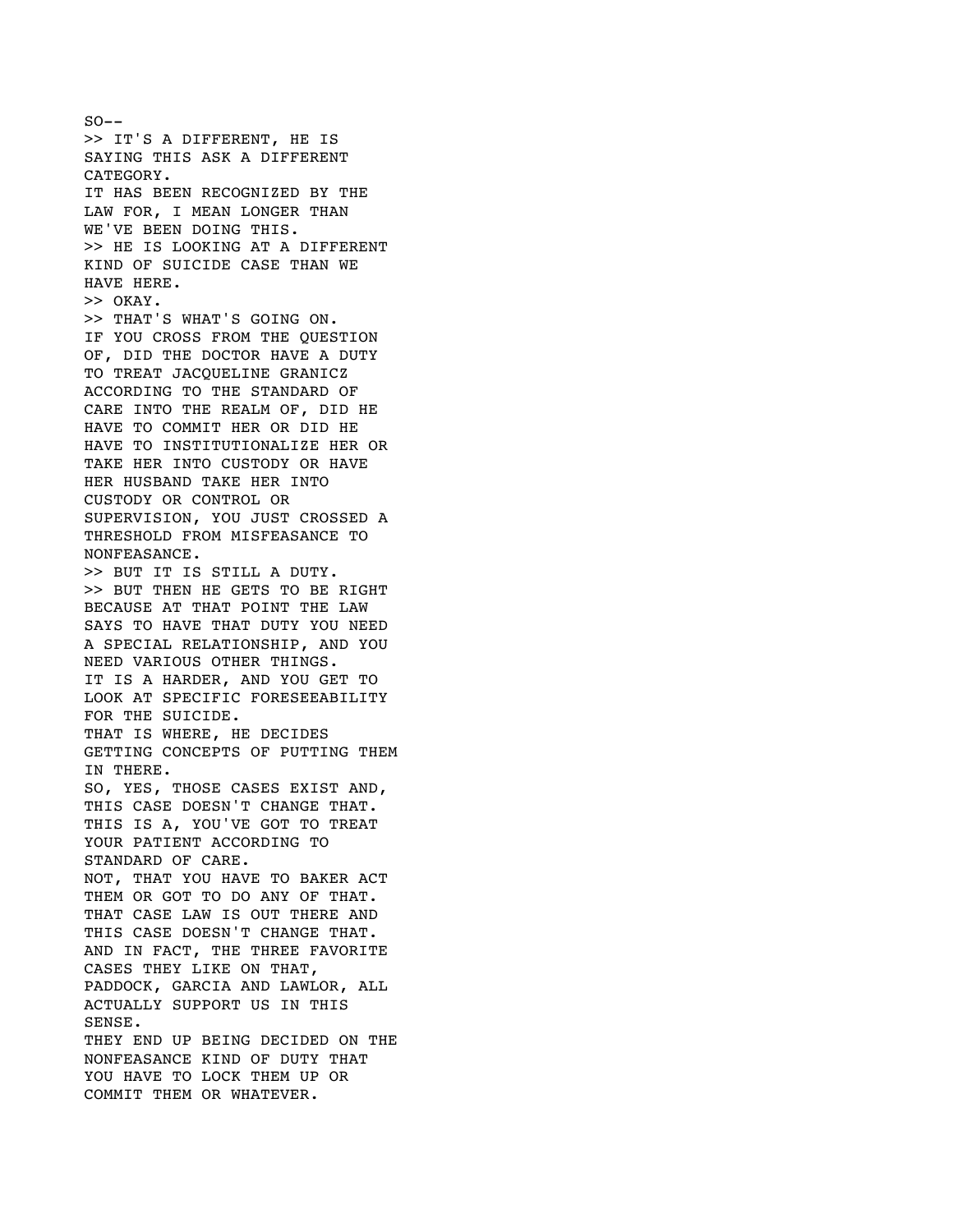AND THEY SAY NO. I HAVE NO ARGUMENT WITH THAT. ALONG THE WAY EVERYONE EVER THOSE CASE, THERE WAS EMBEDDED MALPRACTICE CLAIM, MEANING A CLAIM LIKE WE'RE MAKING THAT THE DOCTOR DOESN'T DO IT RIGHT IN THE FIRST PLACE. IN EACH OF THOSE CASES, THE COURTS DISPOSED OF THOSE CLAIMS ON THE FACTS. THEY DIDN'T DISPOSE OF THEN BY SAYING THERE IS NO SUCH DUTY. WE DON'T HAVE TO LOOK AT THAT THERE IS NO DUTY. THEY SAY, WELL, EVEN IF WHAT YOU SAY IS TRUE WOULDN'T MATTER HERE BECAUSE, THEY DECIDE THEM ON CAUSATION. SO IMPLICIT, EXACTLY WHAT WE'RE SAYING. THERE ARE PARALLEL DUTIES HERE. WE'RE NOT TRYING TO END THE LAW THAT SAYS YOU DON'T HAVE TO BAKER ACT SOMEBODY. YOU CAN'T, THAT'S THE CASE LAW AND THAT'S WHAT PROTECTS THE DOCTORS FROM THIS BURDEN THAT WE KEEP HEARING ABOUT AND QUOTES. >> LET ME ASK YOU, THIS LEGAL CAUSE. MAYBE THAT'S WHERE I WAS-- THE ISSUE AS TO WHETHER, YES THEY HAVE THE DUTY AND THE DUTY, YOU'RE TREATING SOMEBODY FOR DEPRESSION AND THE CALL COMES IN IS NOT, WELL, I COULDN'T IMAGINE SOMEBODY WITH DEPRESSION-- SUICIDES IS AN INDEPENDENT ACT, WE GET BY THAT BUT THE ISSUE OF LEGAL CAUSE HERE, WAS THAT ARGUED AS PART OF THE SUMMARY JUDGMENT THAT LOOK, IF SHE GOT OFF THE PHONE AND SHE SHOT HERSELF THE NEXT MOMENT, YOU KNOW, THERE IS, NOTHING COULD HAVE HAPPENED. HERE IT IS THE NEXT DAY? IS LEGAL CAUSE, IS THAT A PART OF THE SUMMARY JUDGMENT? IS THAT GOING TO BE AN ISSUE FOR THE JURY? >> TO ANSWER THE FIRST PART OF THE QUESTION, NO, IT WAS NOT SUMMARY JUDGMENT ISSUE.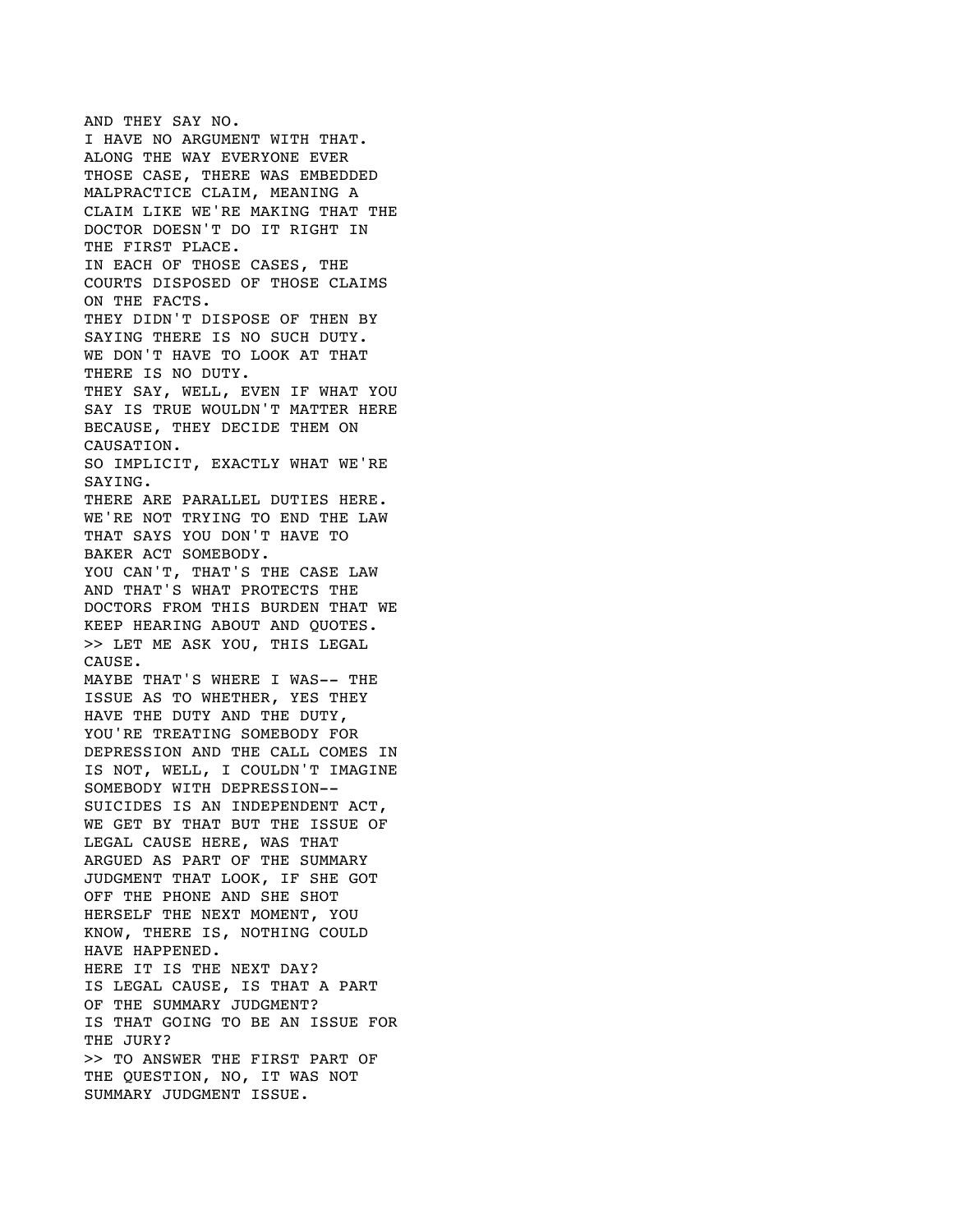THE ANSWER TO THE SECOND QUESTION IS, YOU BET. I MEAN THAT IS GOING TO BE PART OF THE-- >> SEEMS TO ME THAT WILL BE YOUR BIGGEST HURDLE. >> ABSOLUTELY. >> IN THIS CASE BECAUSE-- >> THAT AND LACK OF SUICIDAL IDEATIONS. WE'LL HEAR ALL THAT. >> ONE OF ISSUES, THAT THE DOCTOR SHOULD HAVE TOLD HER THAT LEXAPRO CAN CAUSE SUICIDAL IDEATION AS WELL. EVEN IF SHE CAME IN AND PICKED UP THE MEDICATION, IT IS NOT GOING TO CAUSE SOMEBODY THE NEXT DAY TO LEAP OFF OF A BUILDING.  $SO--$ >> ALL THOSE THINGS WILL BE ISSUES. AND, AS THEY SHOULD BE BUT THAT'S HOW THE SYSTEM IS SUPPOSED TO WORK. NOT, THERE IS NO DUTY TO TREAT THE PATIENT CORRECTLY. I'VE COVERED WHAT I WANT TO COVER ON THE ISSUES I THINK THAT EVERYBODY IS INTERESTED IN. IS THERE A QUESTION, I'M HAPPY TO GO, THANK YOU. >> THE FORESEEABILITY ANALYSIS IS DEPENDENT ON THE FACTS OF THE CASE AND THE FORESEEABILITY ANALYSIS AS IT GOES TO DUTY DEPENDS ON THE FACTS OF CASE AND IN THIS CASE THEIR OWN EXPERT STATED THIS SUICIDE WAS NOT FORESEEABLE. THEREFORE UNFORESEEABLE ZONE OF RISK FOR McCAIN NO DUTY SHOULD HAVE BEEN CREATED HERE. IN ADDITION WHEN YOU HAVE PHYSICIANS SUCH AS THIS IN A SITUATION SUCH AS SUICIDE, WHICH, JUSTICE LEWIS, IN THE TUTEN CASE, WHICH IS 2012 CASE TO ADDRESS YOUR CONCERNS THEY SAY PSYCHIATRY HAS GONE A LONG WAY, HAS COME A LONG WAY, BUT STILL NOT COME LONG ENOUGH TO GET INTO INNER-WORKINGS OF THE HUMAN MIND. WHEN YOU HAVE A CASE LIKE THIS,